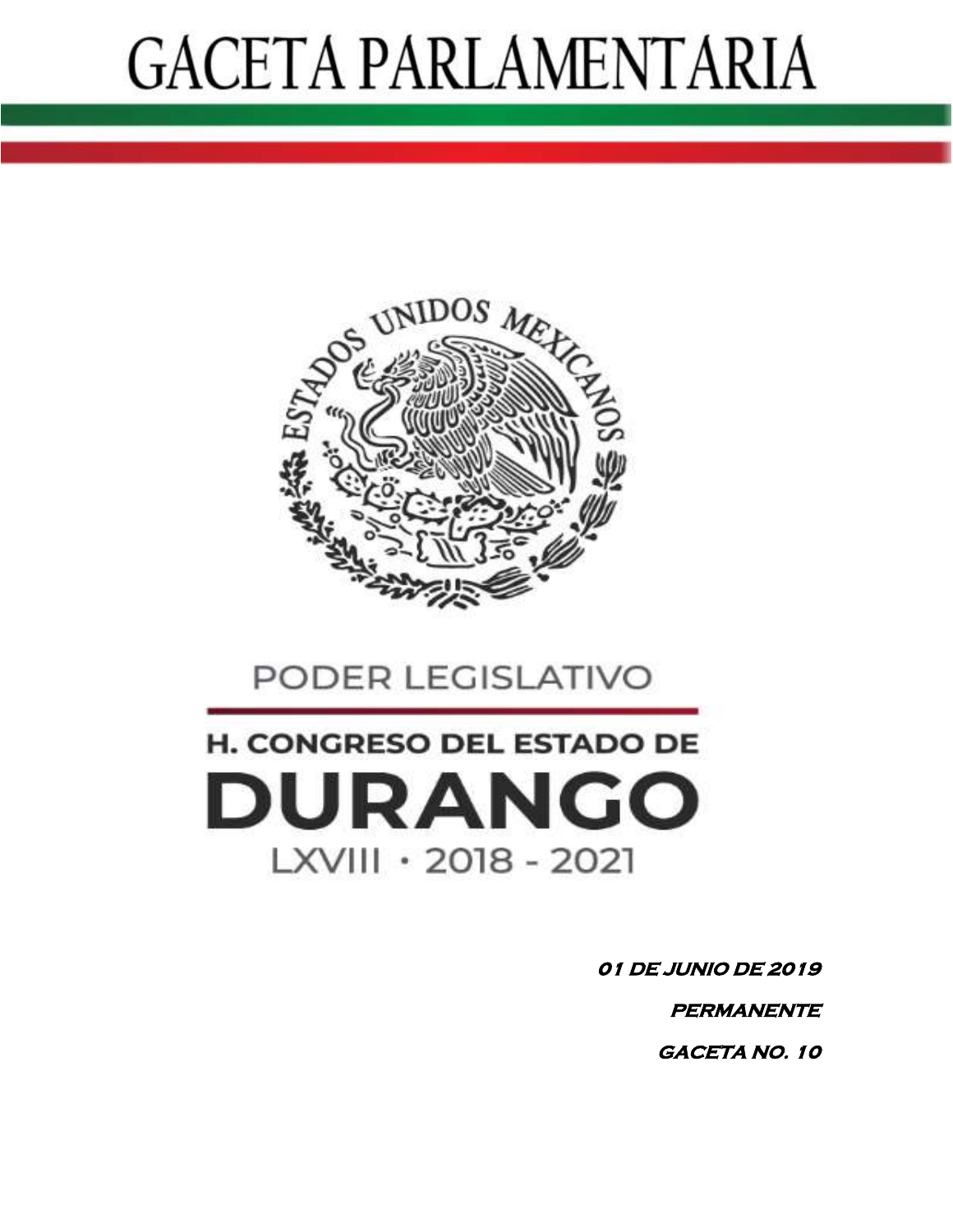#### **DIRECTORIO**

#### **DIP. PABLO CÉSAR AGUILAR PALACIO PRESIDENTE DE LA JUNTA DE GOBIERNO Y COORDINACIÓN POLÍTICA**

COMISIÓN PERMANENTE PRESIDENTE: ESTEBAN ALEJANDRO VILLEGAS VILLARREAL SUPLENTE: GABRIELA HERNÁNDEZ LÓPEZ SECRETARI O PROPIETARI O: RAMÓN ROMÁN VÁZQUEZ SUPLENTE: ELIA DEL CARMEN TOVAR VALERO SECRETARIO PROPIETARIO: DAVID RAMOS ZEPEDA SUPLENTE : OCTAVIO FERNÁNDEZ ZAMORA VOCAL PROPIETARIO: CINTHYA LETICIA MARTELL NEVÁREZ SUPLENTE: CLAUDIA JULIETA DOMINGUEZ ESPINOZA VOCAL PROPIETARIO: GERARDO VILLARREAL SOLÍS SUPLENTE: SANDRA LILIA AMAYA ROSALES

SECRETARIO GENERAL LIC. ANGEL GERARDO BONILLA SAUCEDO

RESPONSABLE DE LA PUBLICACIÓN L.A. MARÍA DE LOS ANGELES NÚÑEZ GUERRERO ENCARGADA DE DESPACHO DE LA SECRETARIA DE SERVICOS PARLAMENTARIOS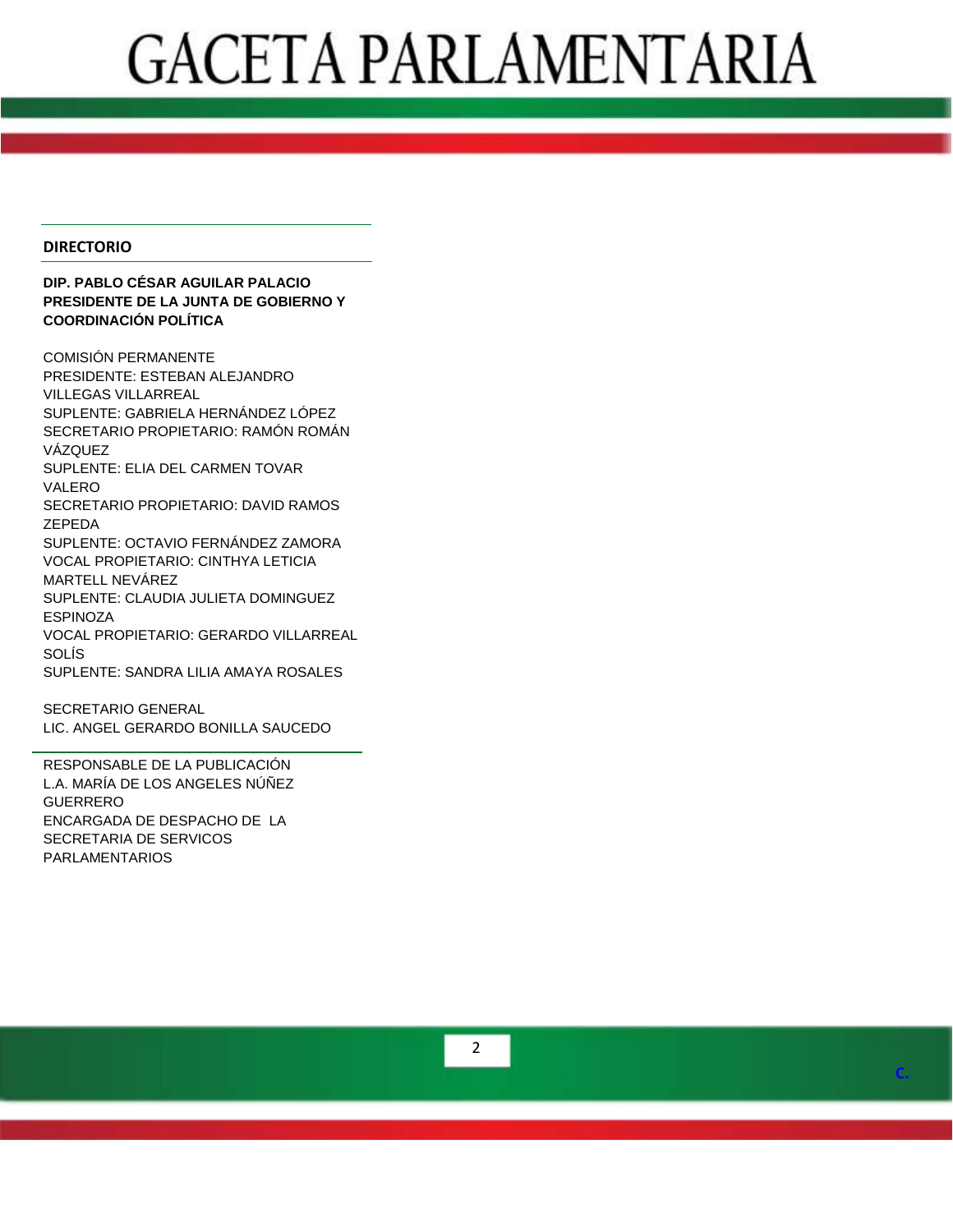### **CONTENIDO**

| DECLARATORIA DE INSTALACIÓN DE LA COMISIÓN PERMANENTE DE LA H. LXVIII LEGISLATURA |  |
|-----------------------------------------------------------------------------------|--|
|                                                                                   |  |
|                                                                                   |  |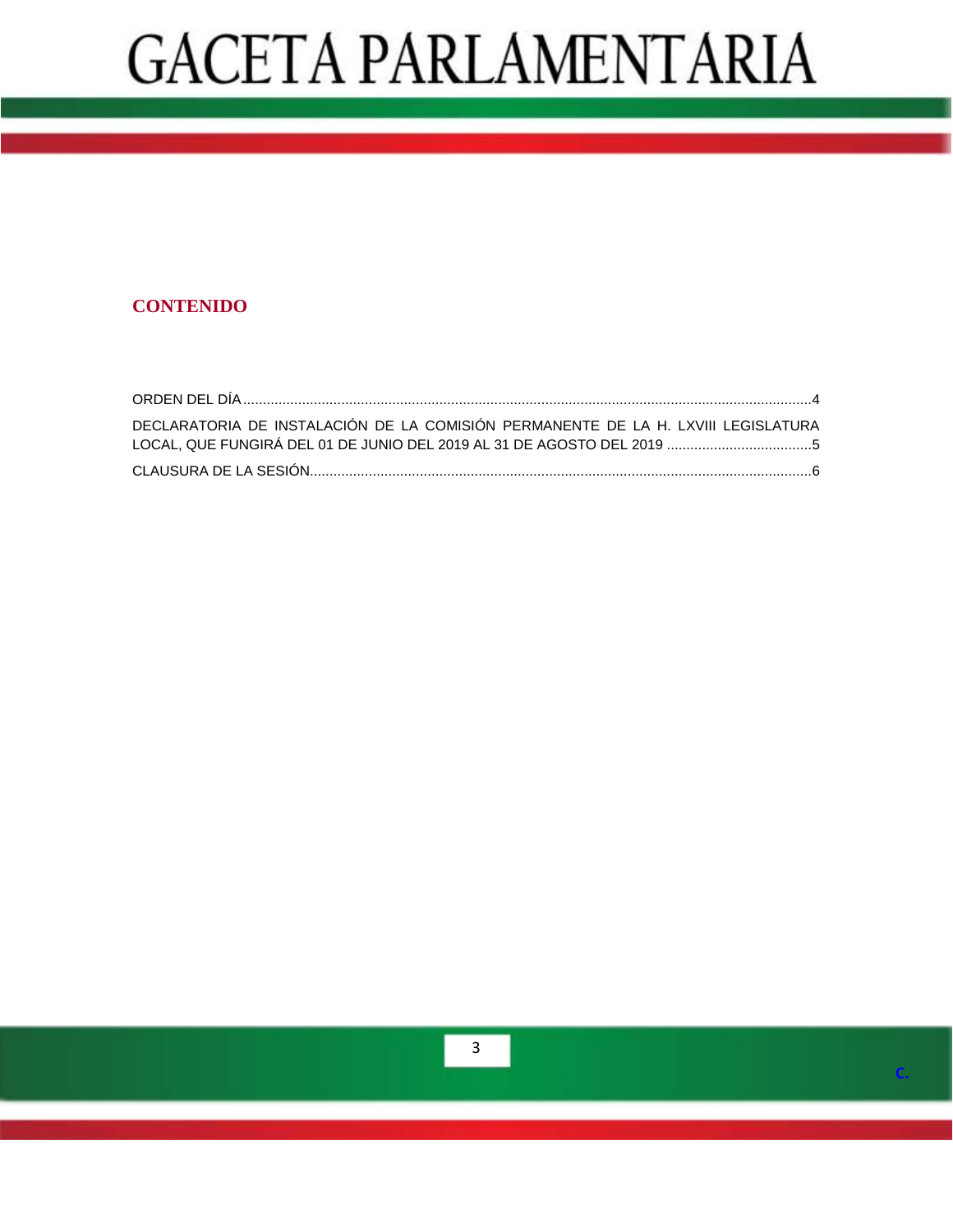#### <span id="page-3-0"></span>**ORDEN DEL DÍA**

#### **SESIÓN DE INSTALACIÓN COMISIÓN PERMANENTE H. LXVIII LEGISLATURA DEL ESTADO SEGUNDO PERIODO DE RECESO PRIMER AÑO DE EJERCICIO CONSTITUCIONAL JUNIO 01 DE 2019**

#### **ORDEN DEL DIA**

#### **1o.- LISTA DE ASISTENCIA DE LOS SEÑORES DIPUTADOS QUE INTEGRAN LA COMISIÓN PERMANENTE.**

DETERMINACIÓN DEL QUÓRUM.

- **2o.-** DECLARATORIA DE INSTALACIÓN DE LA COMISIÓN PERMANENTE DE LA H. LXVIII LEGISLATURA LOCAL, QUE FUNGIRÁ DEL 01 DE JUNIO DEL 2019 AL 31 DE AGOSTO DEL 2019
- **3o.-** CLAUSURA DE LA SESIÓN.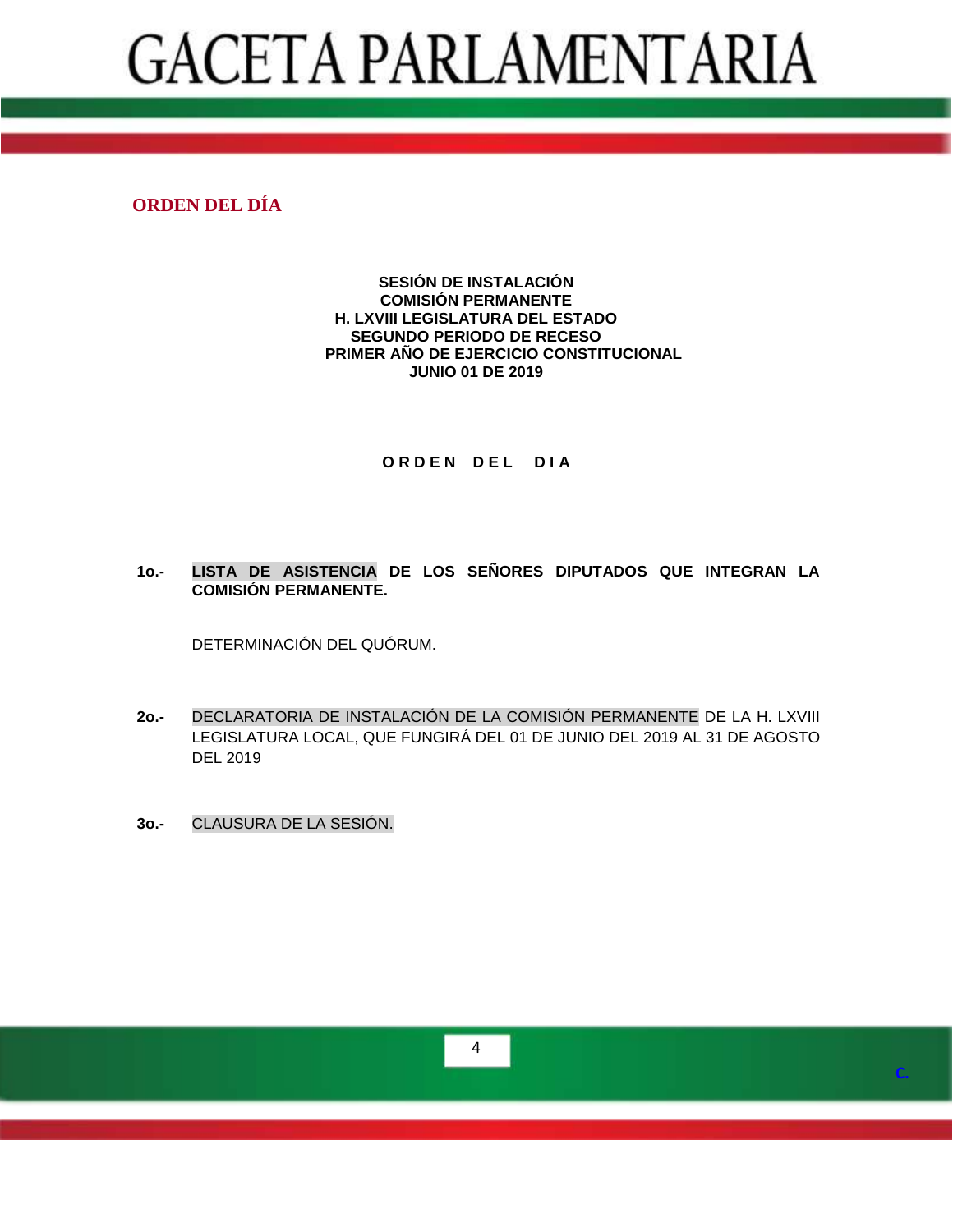<span id="page-4-0"></span>**DECLARATORIA DE INSTALACIÓN DE LA COMISIÓN PERMANENTE DE LA H. LXVIII LEGISLATURA LOCAL, QUE FUNGIRÁ DEL 01 DE JUNIO DEL 2019 AL 31 DE AGOSTO DEL 2019**